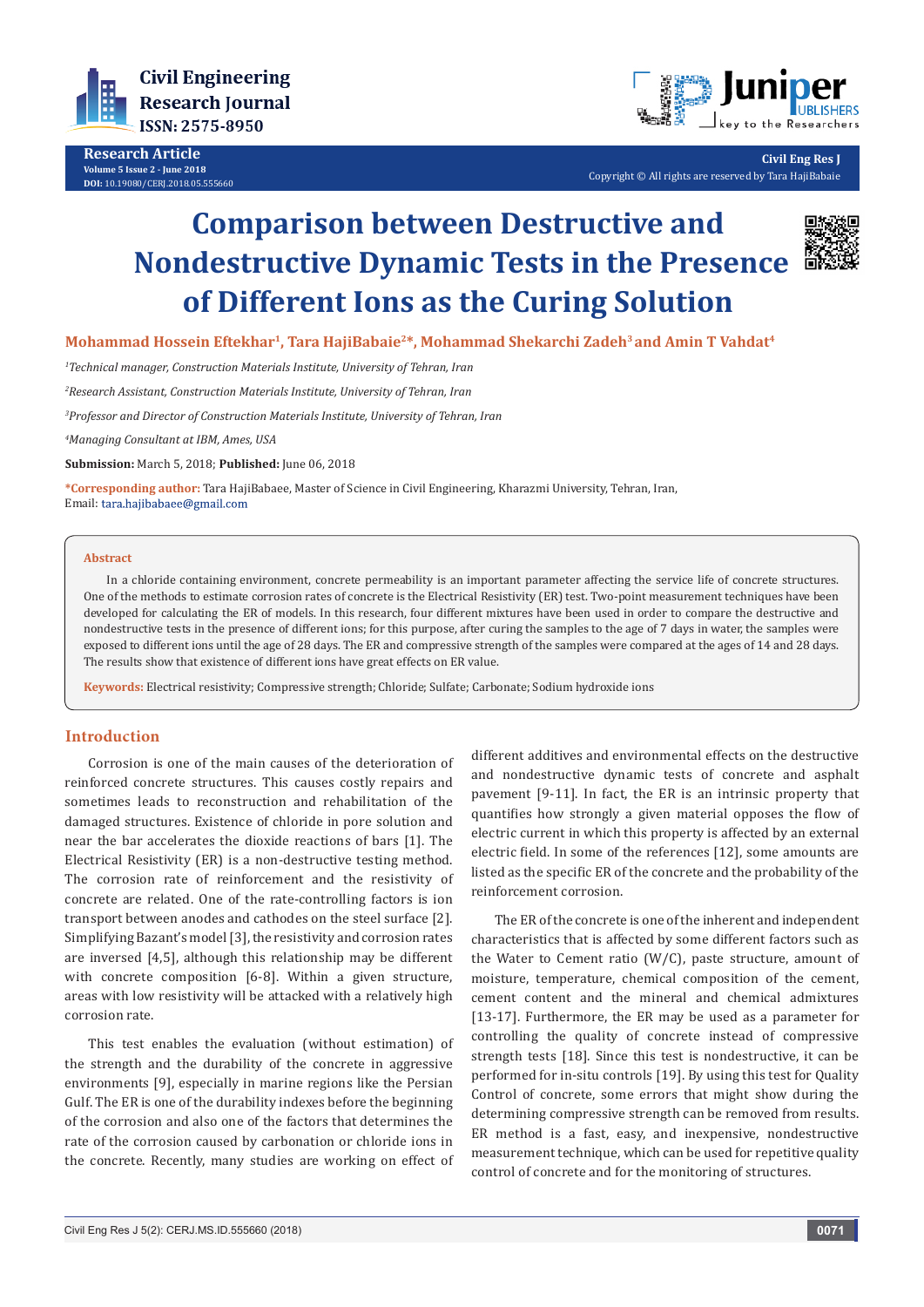The results for the chemical analysis of Persian Gulf water are presented in Table 1 [20]. Because of the existence of destructive ions, such as sulfate and chloride, the Persian Gulf is an aggressive environment for the reinforced concrete structures. When the structure has been evaluated for estimating probable damage it should be noted that every ion may cause different damage on the concrete reinforcement structure. This study shows' that NaCl,  $Na_2SO_4$ , NaOH, and Na<sub>2</sub>CO<sub>3</sub> as electrolytes, have different effects on concrete ER and compressive strength, which are two common tests in assessment.

**Table 1:** Chemical analysis of Persian Gulf water.

| Ions                      | Persian Gulf (ppm) |
|---------------------------|--------------------|
| $\text{So}$ <sup>2-</sup> | 2720               |
| $Na+$                     | 12400              |
| $Cl-$                     | 21450              |
| $Mg^{2+}$                 | 1460               |
| $K^*$                     | 450                |
| $Ca^{2+}$                 | 430                |

# **Materials and Experimental Methods**

## **Mix design**

3In this study, four series of mixtures with W/C, 0.4, 0.45, 0.5, and 0.6, were made and tested. The summary of mixtures are given in Table 2. In this study, Type II Portland cement and coarse crushed aggregate with a maximum size of 19mm and natural fine aggregate were used. To achieve optimum performance, the naphthalene-based superplasticizer was used. The chemical composition of cement is presented in Table 3. The gradation of mid- and coarse aggregate is given in Table 4. The tests were done at the Construction Materials Institute at the University of Tehran.

**Table 2:** Mix designs\*.

| <b>Mix Designs Code</b> | Cement $(Kg/m^3)$ | W/C  | <b>Fine Aggregates</b><br>$(Kg/m^3)$ | <b>Coarse Crushed</b><br>Aggregate(Kg/m <sup>3</sup> ) | <b>Super Plasticizer</b><br>$(Kg/m^3)$ |
|-------------------------|-------------------|------|--------------------------------------|--------------------------------------------------------|----------------------------------------|
| Code 1                  | 400               | 0.4  | 1093                                 | 710                                                    |                                        |
| Code 2                  | 400               | 0.45 | 1081                                 | 702                                                    | 3.2                                    |
| Code 3                  | 400               | 0.5  | 1069                                 | 694                                                    | 2.4                                    |
| Code 4                  | 400               | 0.6  | 1044                                 | 678                                                    |                                        |

\*The aggregates are in Saturated Surfaces Dry (SSD) condition.

**Table 3:** Chemical analysis of Portland cement.

| Composition (%)                | <b>Portland Cement Type II</b> |
|--------------------------------|--------------------------------|
| Loss on ignition               | 2.2                            |
| SiO <sub>2</sub>               | 20.9                           |
| $\text{Al}_2\text{O}_3$        | 3.9                            |
| Fe <sub>2</sub> O <sub>3</sub> | 3.6                            |
| Ca <sub>O</sub>                | 65.2                           |
| Mg <sub>0</sub>                | 2.9                            |
| SO <sub>4</sub>                | 0.9                            |
| $K_2$ O                        | 0.6                            |
| Na <sub>2</sub> O              | 0.1                            |

#### **Table 4:** Aggregate gradation.

| Sieve's size (mm)<br><b>Aggregate type</b> | 25  | 19  | 12.5 | 9.5 | 4.75 | 2.36 | 1.18     | 0.6 | 0.3  | 0.150 | 0.75           |
|--------------------------------------------|-----|-----|------|-----|------|------|----------|-----|------|-------|----------------|
| Sand                                       | 100 | 100 | 100  | 100 | 86   | 56   | 35       | 25  | 14.3 | 3.4   | $\overline{ }$ |
| Mid aggregate                              | 100 | 100 | 100  | 86  | 15.5 | 4.6  |          |     |      |       |                |
| Coarse aggregate                           | 100 | 96  | 33   | Δ.  | 0.1  | 0.1  | $\Omega$ |     |      |       |                |

**How to cite this article:** Mohammad H E, Tara H, Mohammad S Z, Amin T V. Comparison between Destructive and Nondestructive Dynamic Tests in **the Presence of Different Ions as the Curing Solution.** Civil Eng Res J. 2018; 5(2): 555660. DOI: [10.19080/CERJ.2018.05.555660.](http://dx.doi.org/10.19080/CERJ.2018.05.555660) **be** Presence of Different Ions as the Curing Solution. Civil Eng Res J. 2018; 5(2): 555660.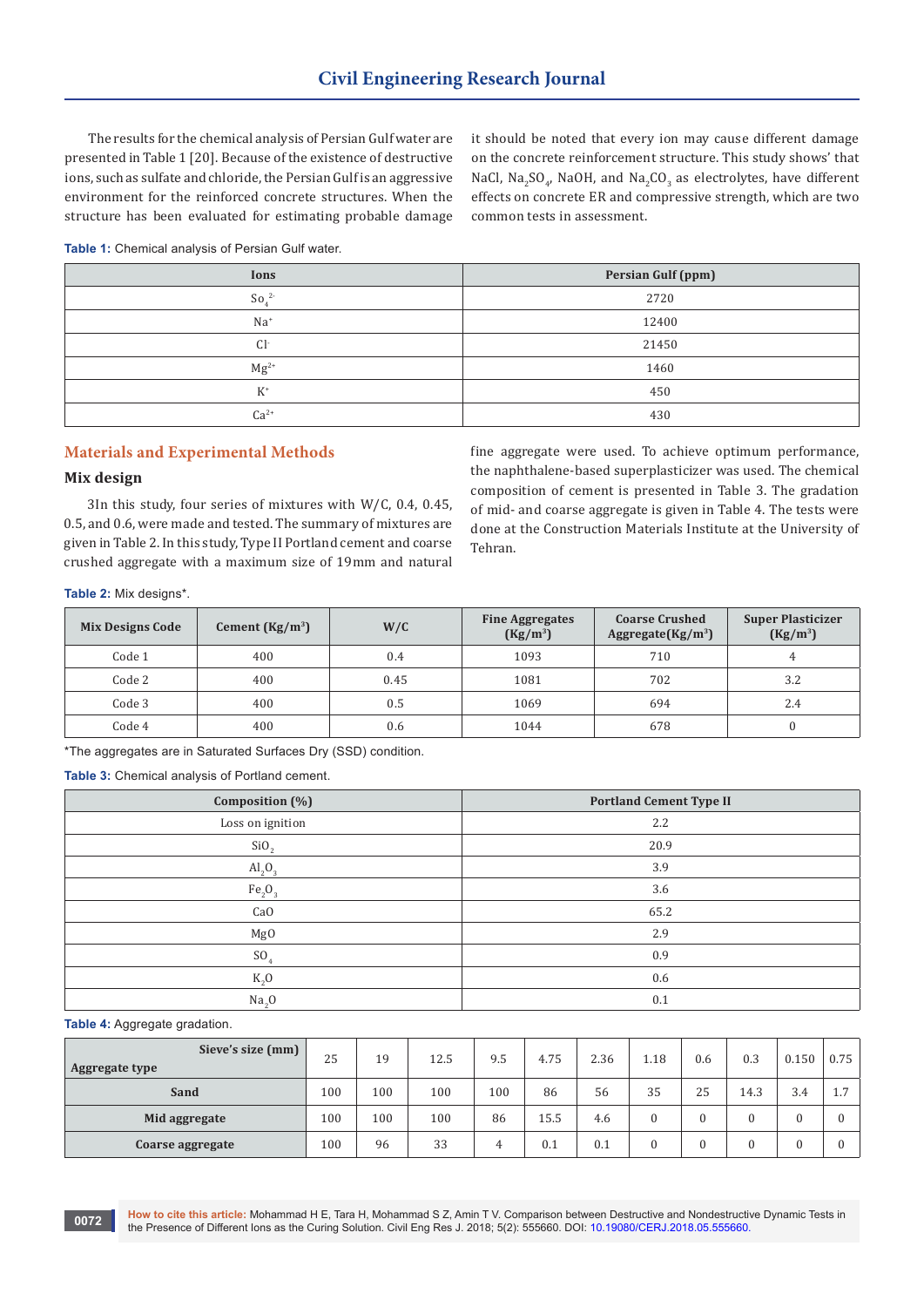## **Procedure of tests**

The test samples were cylinders with a height and diameter of 70mm. Each test sample was kept for 28 days in the intended solutions with a 24 °C temperature; their amounts of ER were measured at the ages of 14 and 28 days.

Samples were made according to ASTM C192, and were cured in the standard condition according to ASTM C31. Samples were cured in a saturated calcium hydroxide water bath for 7 days. For filling the water pore solution with desired ions, the samples were dried in an oven at a temperature of 110 °C during 3 days, then stored in a desiccator with a vacuum pump during 7 days, at a temperature of 25 °C. After this stage, 48 samples were placed in the NaCl,  $Na_2SO_4$ , NaOH, and Na<sub>2</sub>CO<sub>3</sub> solutions. Also, 12 samples were kept in a saturated calcium hydroxide water bath as control samples, at a temperature of 24 °C for all environments.

## **Properties of solutions**

Durability of concrete structures in the marine space and sewage environments is very important. Most of the harmful ions of these environments for concrete are Chloride (Cl- ), Carbonate  $(CO_3^2)$  and Sulfate (SO<sub>4</sub><sup>2</sup>). Also, the alkaline environment is very effective in sustainability of structures. For these reasons, in this research four solutions were used as hydro-environments for concrete storage. Table 5 shows the concentration of dominant ions in each solution.

| Code* | <b>Solution</b>                 | Ion      | ppm    |  |
|-------|---------------------------------|----------|--------|--|
| B     |                                 | $Na+$    | 22990  |  |
|       | <b>NaOH</b>                     | $OH^-$   | 17000  |  |
| C     |                                 | $Na+$    | 22990  |  |
|       | NaCl                            | $Cl-$    | 35450  |  |
| D     |                                 | $Na+$    | 45980  |  |
|       | Na <sub>2</sub> SO <sub>4</sub> | $SO_4^2$ | 192280 |  |
| E     |                                 | $Na+$    | 45980  |  |
|       | Na <sub>2</sub> CO <sub>3</sub> | $CO_3^2$ | 84030  |  |

**Table 5:** The solutions used in the test.

\*The "A" samples are samples that have been placed in a saturated calcium hydroxide water bath.

The two point method has been used for measuring the amount of ER. Figure 1 shows the two point method. For each specimen, two samples were used for measuring the amount of ER. After determining the ER, it is obtained by Equation 1 [20].

$$
\rho = R \frac{A}{L} (1)
$$



#### **Results and Discussion**

#### **The Effect of Ions on the ER**

The results are shown in Figure 2-11. According to the results, it can be concluded that the age of samples, W/C, and different electrolytes have an obvious effect on the ER. The W/C is one of the most important parameters on the concrete strength and durability, because this ratio has a very important role on the porous volume of the cement paste. For this reason, the ER of the concrete is affected by this ratio. According to research [21,22], it can be found that, by decreasing the W/C, the concrete strength is increased. According to Figure 2, this result is observed for the concrete with different W/C, and in the presence of different electrolytes. On the other hand, with increasing the age and the W/C, ER increases are visible in Figure 3-7.



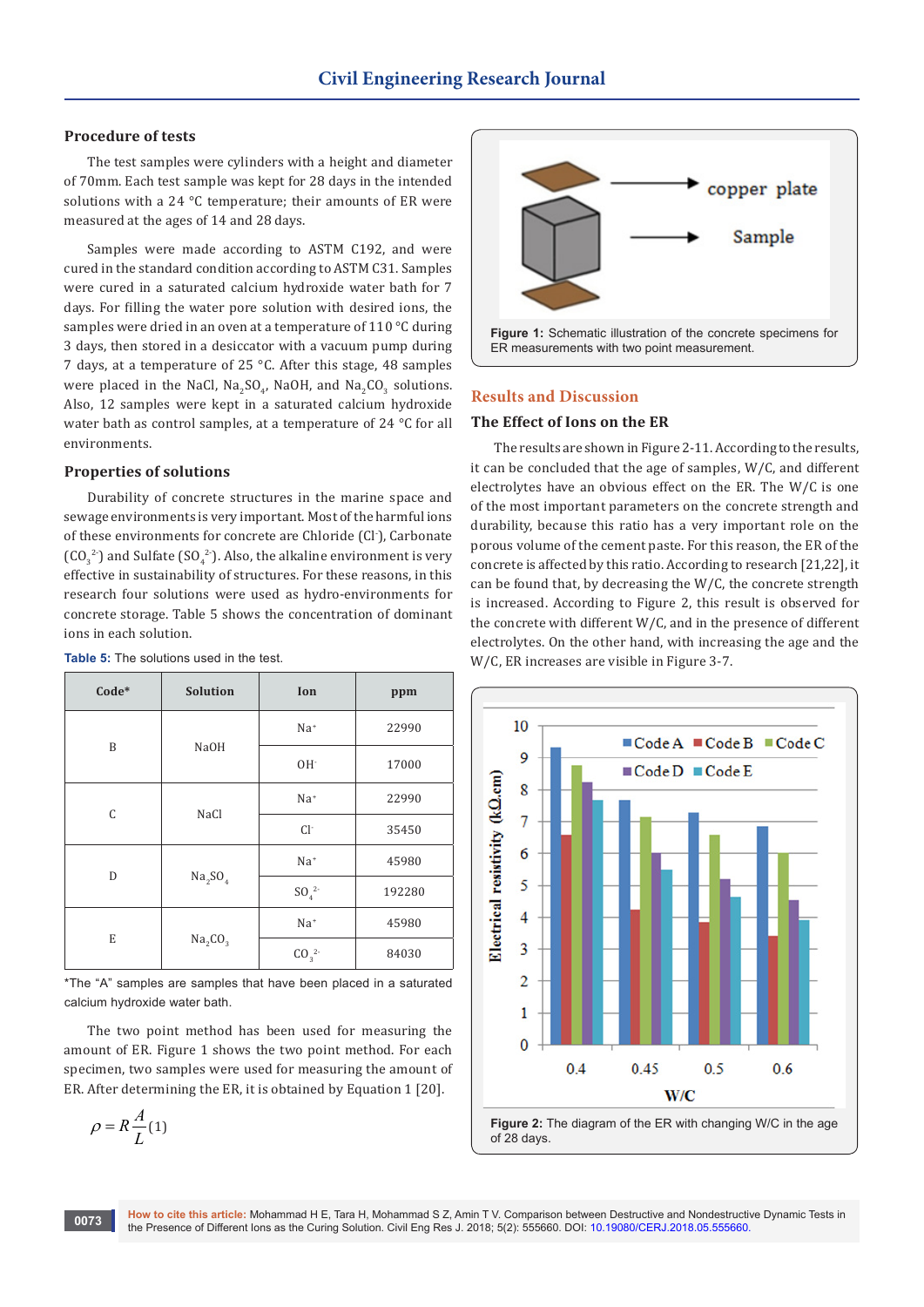



**0074** How to cite this article: Mohammad H E, Tara H, Mohammad S Z, Amin T V. Comparison between Destructive and Nondestructive Dynamic Tests in the Presence of Different lons as the Curing Solution. Civil Eng Res J. 2018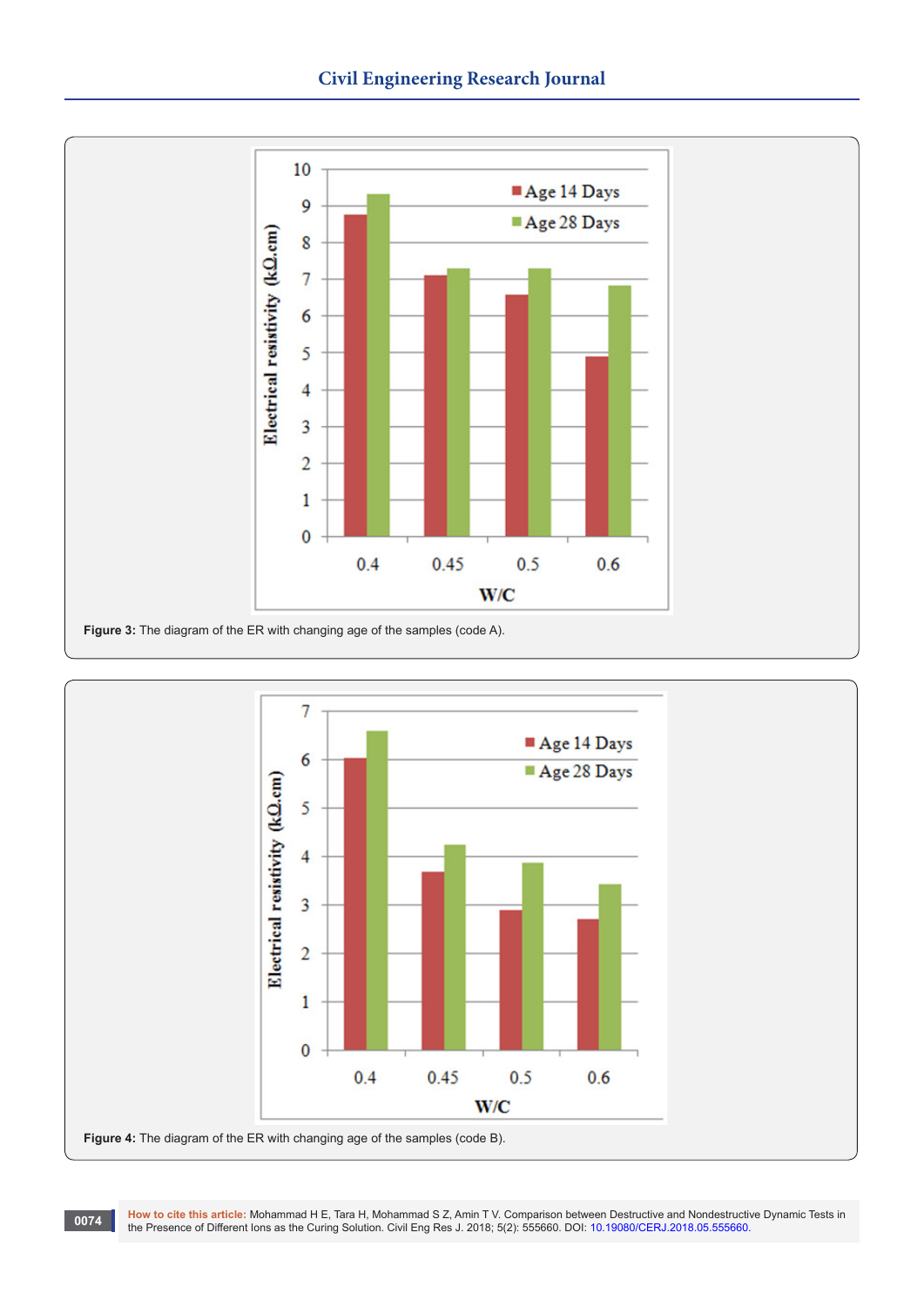



**0075** How to cite this article: Mohammad H E, Tara H, Mohammad S Z, Amin T V. Comparison between Destructive and Nondestructive Dynamic Tests in the Presence of Different lons as the Curing Solution. Civil Eng Res J. 2018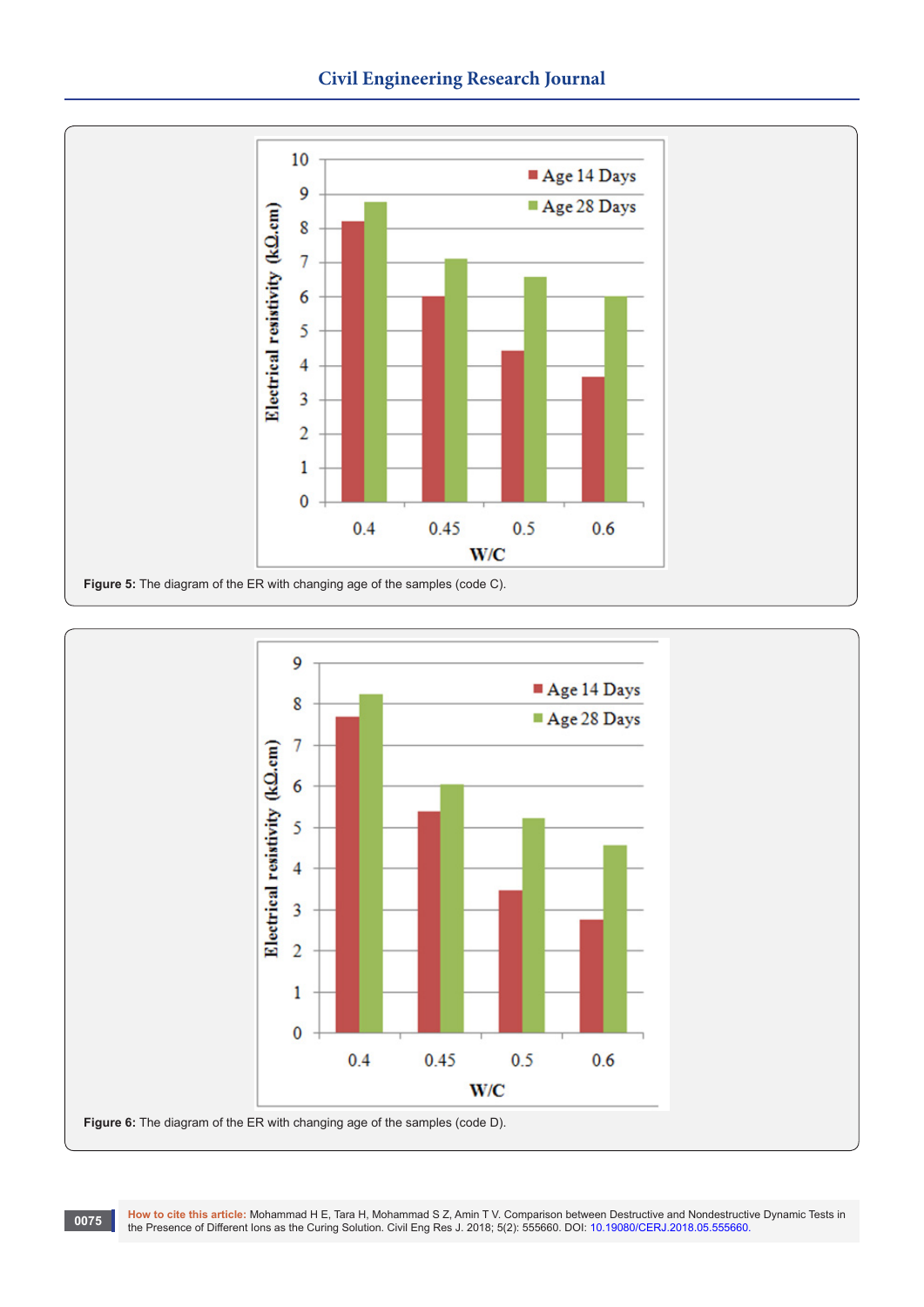





**How to cite this article:** Mohammad H E, Tara H, Mohammad S Z, Amin T V. Comparison between Destructive and Nondestructive Dynamic Tests in the Presence of Different Ions as the Curing Solution. Civil Eng Res J. 2018; 5(2): 555660. DOI: [10.19080/CERJ.2018.05.555660.](http://dx.doi.org/10.19080/CERJ.2018.05.555660)<br>The Presence of Different Ions as the Curing Solution. Civil Eng Res J. 2018; 5(2): 555660. DOI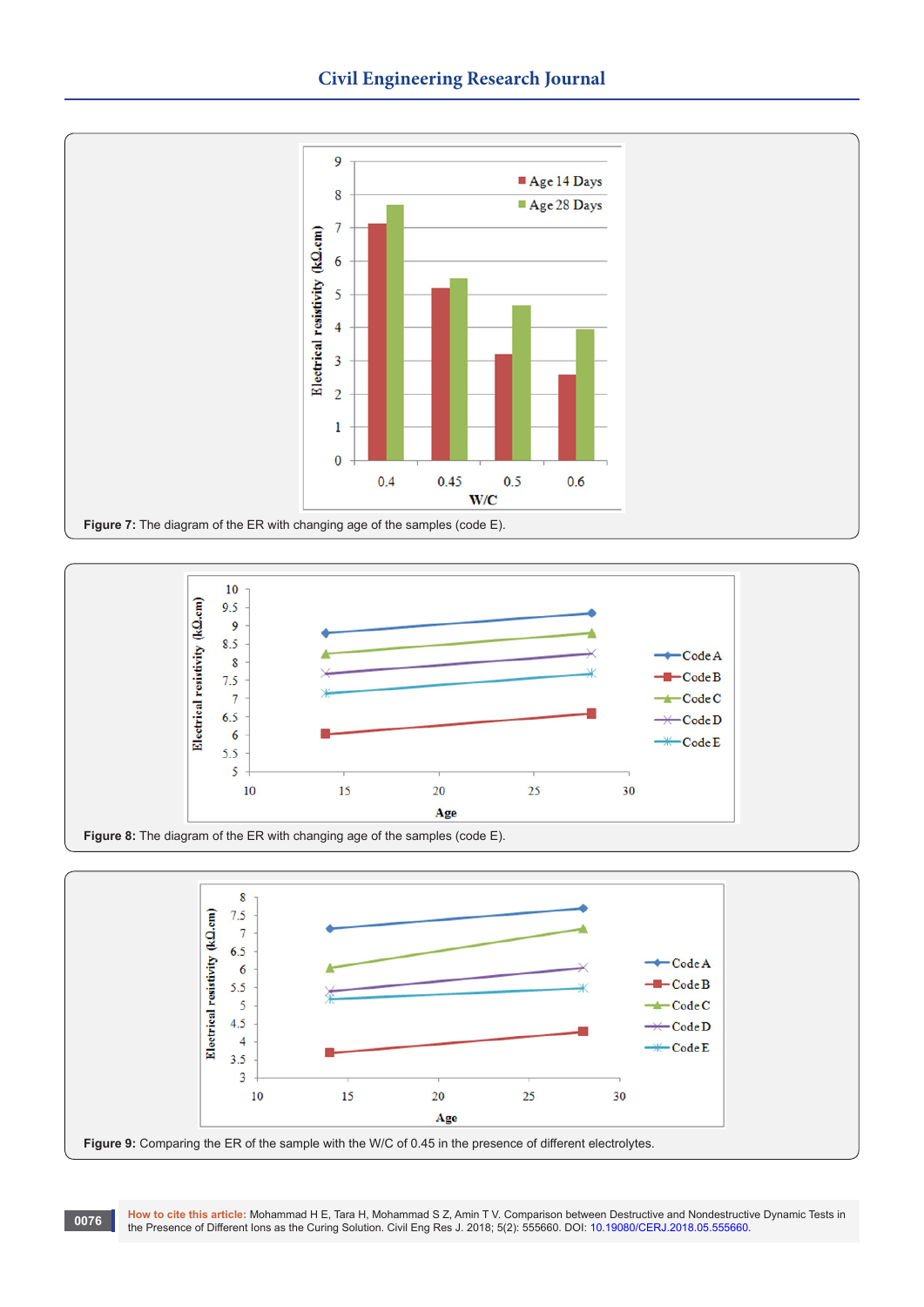

Figure 10: Comparing the ER of the sample with the W/C of 0.5 in the presence of different electrolytes.



According to Figure 3-7, it can be seen that the W/C has an effect on the rate of ER increasing for each code. For reference samples with W/C equal to 0.4, ER is 3.5 times greater than that of samples with W/C equal 0.6. This subject can be seen in other environments. We should notice that the development of ER value within age is different in various environments and W/C. In some codes, the rate of difference is 4 times more. Concrete with lower W/C has less volume capillary pores, especially in early ages. Also, due to the presence of different ions in a different environment, rate of hydration is changed.

### **Effect of ions in the ER after 14 and 28 days**

In Figure 8-11, changes of ER in different environments were shown (when w/c is the same).

The results of Figure 8-11 show that the reference samples have the highest ER when compared with other samples, which means the ER decreases in the presence of different ions. For instance, code B (Alkaline environment) has the minimum ER between other codes where W/C is 0.4; the ER decreases about 70% when compared with reference samples and this reaches 50% for W/C equal to 0.6. The chloride ion has the minimum effect on the decrease in the ER when compared with other samples. For W/C equal to 0.6, the ER decreases 12% when compared with the reference sample and it goes to 5% for W/C equal to 0.4. All the diagrams show that the ER of the D and E samples (Sulfated and Carbonated environments) are almost the same and the results are close to each other.

# **The Effect of Ions on the compressive strength of 28 day Samples**

The compressive strength is affected by different factors such as W/C, curing methods, and many other characteristics [23]. Based on previous research, there are some papers that showed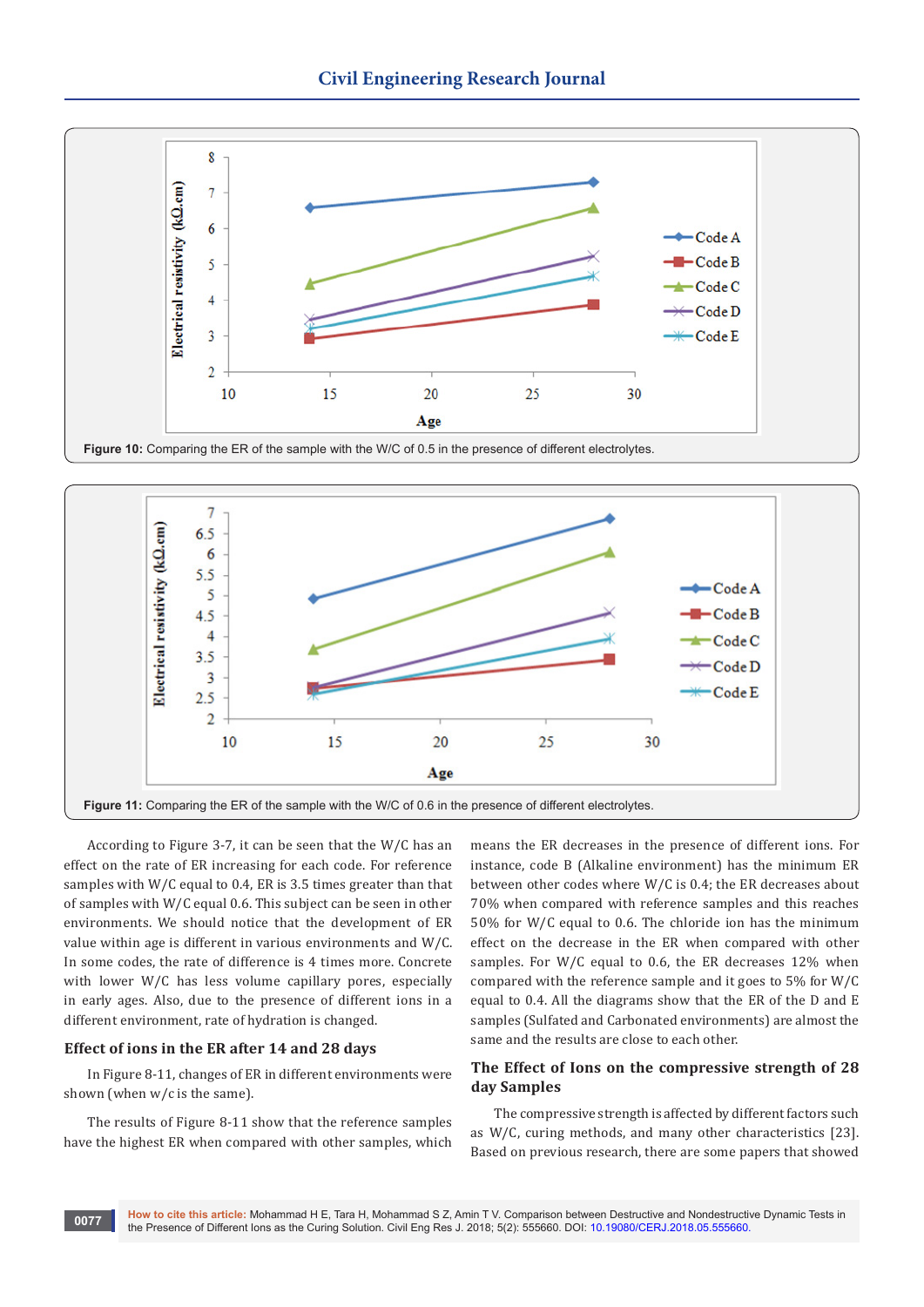the effect of ions on the compressive strength, but none of them compared the effect of different ions [24]. According to Figure 12, it can be found that the code B samples (Alkaline environment) have more compressive strength, but according to part 3.4, this code has the least ER. This contrast shows that the [OH]- ion has the most electric ion transport in the concrete. In other samples by decreasing the ER, compressive strength also decreases, but

with a different rate such as the compressive strength of the E samples (Carbonated environments) is about 10% to 37% lower when compared with the C samples (Chloride environments). The results show a difference between permittivity of the chloride, sulfate, and carbonate ions. According to diagram 12, it can be found that the electron permittivity in the concrete for the [OH] , [Cl] , [SO<sub>4</sub>]<sup>2-</sup>, [CO<sub>3</sub>]<sup>2-</sup> ions decreases in order.



## **Conclusion**

The simplest method for measuring the ER of the concrete structures is performing the site experiments; taking attention to this point is very important, since the structures show different ER in different marine, wastewater, alkaline, or experimental environments. This differences in the characteristics of the ions do not show the change between the concrete samples because of the amount of the dominant ion in the pores of the concrete.

a) The samples that are saturated in the NaOH solution have less ER when compared to other solutions.

b) When decreasing the water to cement ratio, the difference between ER of other samples decreases.

c) The samples that are placed in the sulfated and carbonated environments have the same ER.

d) The ER increase rate in time is different for various water to cement ratios and solutions.

e) The ER and compressive strength relation can be different in the presence of different ions and depends on the present ion permittivity.

f) The [OH]- has the most permittivity and after that the permittivity decreases in order for  $\text{[Cl]}$  ,  $\text{[SO}_4]^2$ ,  $\text{[CO}_3]^2$  ions.

#### **References**

- 1. Shen W, Ceylan H, Gopalakrishnan K, Kim S, Nahvi A (2017) Sustainability Assessment of Alternative Snow-Removal Methods for Airport Apron Paved Surfaces (No. DOT/FAA/TC-17/34).
- 2. [Schiessl P \(1988\) Corrosion of Steel in Concrete: Report of the Technical](https://searchworks.stanford.edu/view/1326176)  [Committee 60 CSC, RILEM \(the International Union of Testing and](https://searchworks.stanford.edu/view/1326176)  [Research Laboratories for Materials and Structures\). Chapman & Hall.](https://searchworks.stanford.edu/view/1326176)
- 3. [Bazant ZP \(1979\) Physical model for steel corrosion in concrete sea](http://cedb.asce.org/CEDBsearch/record.jsp?dockey=0008836)  [structures--theory. Journal of the Structural Division, 105\(6\): 1137-](http://cedb.asce.org/CEDBsearch/record.jsp?dockey=0008836) [1153 \(ASCE 14651 Proceeding\).](http://cedb.asce.org/CEDBsearch/record.jsp?dockey=0008836)
- 4. [Alonso C, Andrade C, Gonzalez JA \(1988\) Relation between resistivity](https://www.sciencedirect.com/science/article/pii/0008884688900919)  [and corrosion rate of reinforcements in carbonated mortar made with](https://www.sciencedirect.com/science/article/pii/0008884688900919)  [several cement types. Cement and concrete research 18\(5\): 687-698.](https://www.sciencedirect.com/science/article/pii/0008884688900919)
- 5. [Glass GK, Page CL, Short NR \(1991\) Factors affecting the corrosion rate](https://www.sciencedirect.com/science/article/pii/0010938X9190048T)  [of steel in carbonated mortars. Corrosion Science 32\(12\): 1283-1294.](https://www.sciencedirect.com/science/article/pii/0010938X9190048T)
- 6. Polder RB, Bamforth PB, Basheer M, Chapman-Andrews J, Cigna R (1994) Reinforcement corrosion and concrete resistivity-state of the art, laboratory and field results. In International Conference on Corrosion and Corrosion Protection of Steel in Concrete, pp. 571-580.
- 7. Fiore S, Polder RB, Cigna R (1996) Evaluation of the concrete corrosivity by means of resistivity measurements. Special Publication-Royal Society of Chemistry 183: 273-282.